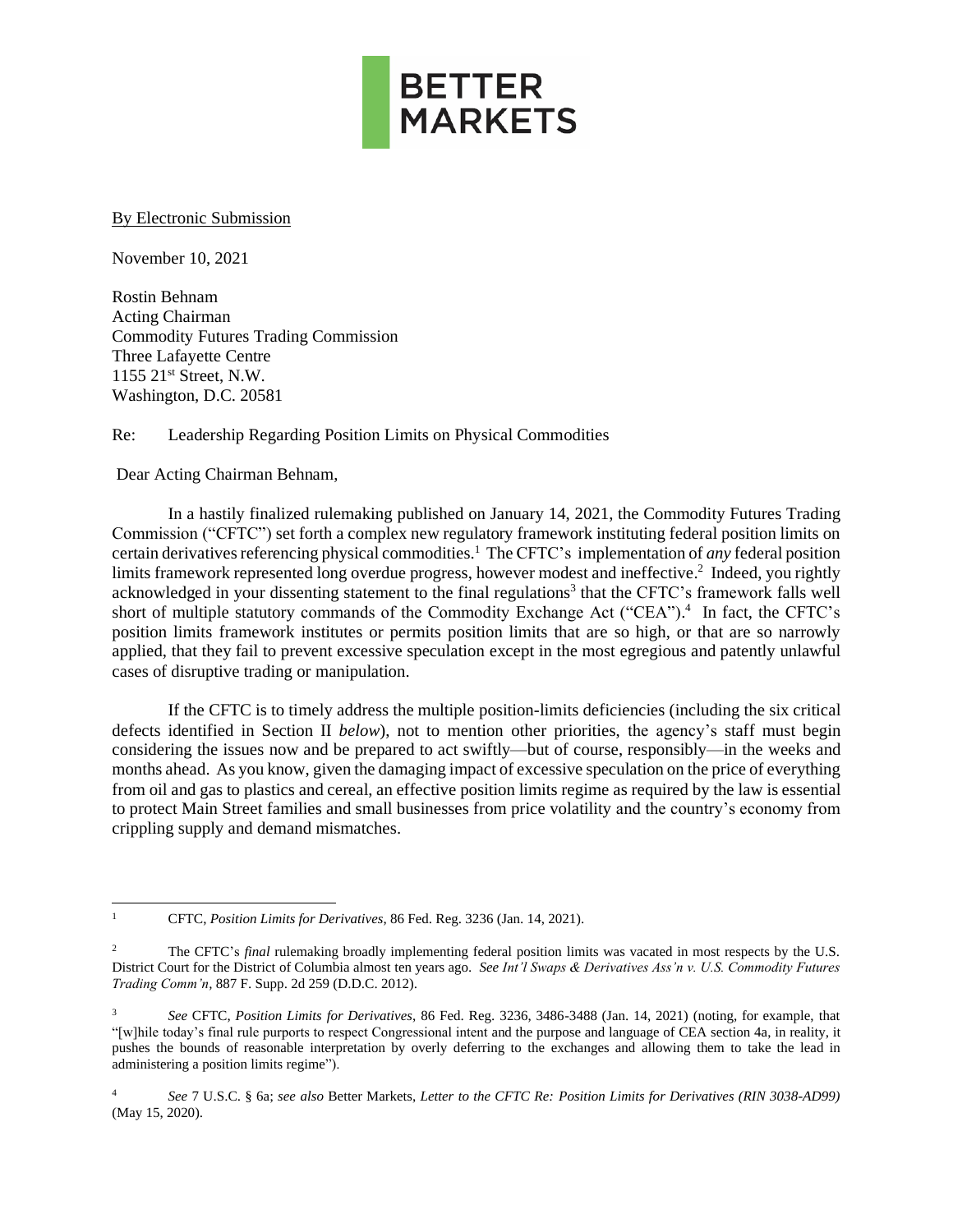## **I. The CFTC must determine the extent to which excessive speculation continues to undermine the risk management and price discovery functions of the derivatives markets on physical commodities.**

Before outlining six critical flaws in the CFTC's current position limits framework (scheduled for its first compliance date in January 2022), we review the fundamental risk management and price discovery functions of the derivatives markets on physical commodities, the useful role that *limited* speculation can play in the derivatives markets, and the market-integrity benefits of a reasonably designed position limits framework.

### **A. In revising the position limits framework, the CFTC must protect the fundamental risk management and price discovery functions of the derivatives markets on physical commodities.**

The U.S. futures markets have existed in something like their current form since at least the mid-1800s. Since their inception, they have provided two primary and valuable functions for physical commodity market participants (the consumers and producers of the physical commodities, like wheat and cotton):

# (1) Managing Price Risk:

A means to offset price risk relating to the production, sale, and purchase of physical commodities; and

# (2) Facilitating Price Discovery:

A means to facilitate price discovery (the prices of commodities at key delivery points).

Since 1974, Congress has entrusted and required the CFTC to preserve these two vital functions and to protect them against the threat of fraud, manipulation, and excessive speculation. In the last regard, the CFTC and its predecessor agencies have been authorized to establish federal position limits on derivatives involving certain physical commodities since 1936.

## Managing Price Risk

The U.S. futures markets provide a way for physical commodity market participants to hedge against the risk of price fluctuations. For example, a physical commodity producer, such as an Iowa corn farmer, who is able to sell futures contracts against the amount of the expected harvest can lock in a price for corn and thereby eliminate or reduce price risk. A physical commodity consumer, such as a cereal manufacturer, who is able to buy futures contracts for the amount of corn it needs to produce corn flakes can lock in its input costs and eliminate or reduce its price risk. These physical commodity market participants benefit because they are not at risk from price fluctuations and can therefore plan effectively for the future of their businesses.

Because food, energy, and industrial metals form the basic building blocks of our economy, this risk management function of the derivatives markets and the financial health of physical commodity market participants are vital to the overall health of the American economy.

## Facilitating Price Discovery

Properly functioning commodity futures markets also provide a way for physical commodity market participants to determine the current market price for physical commodities in the overall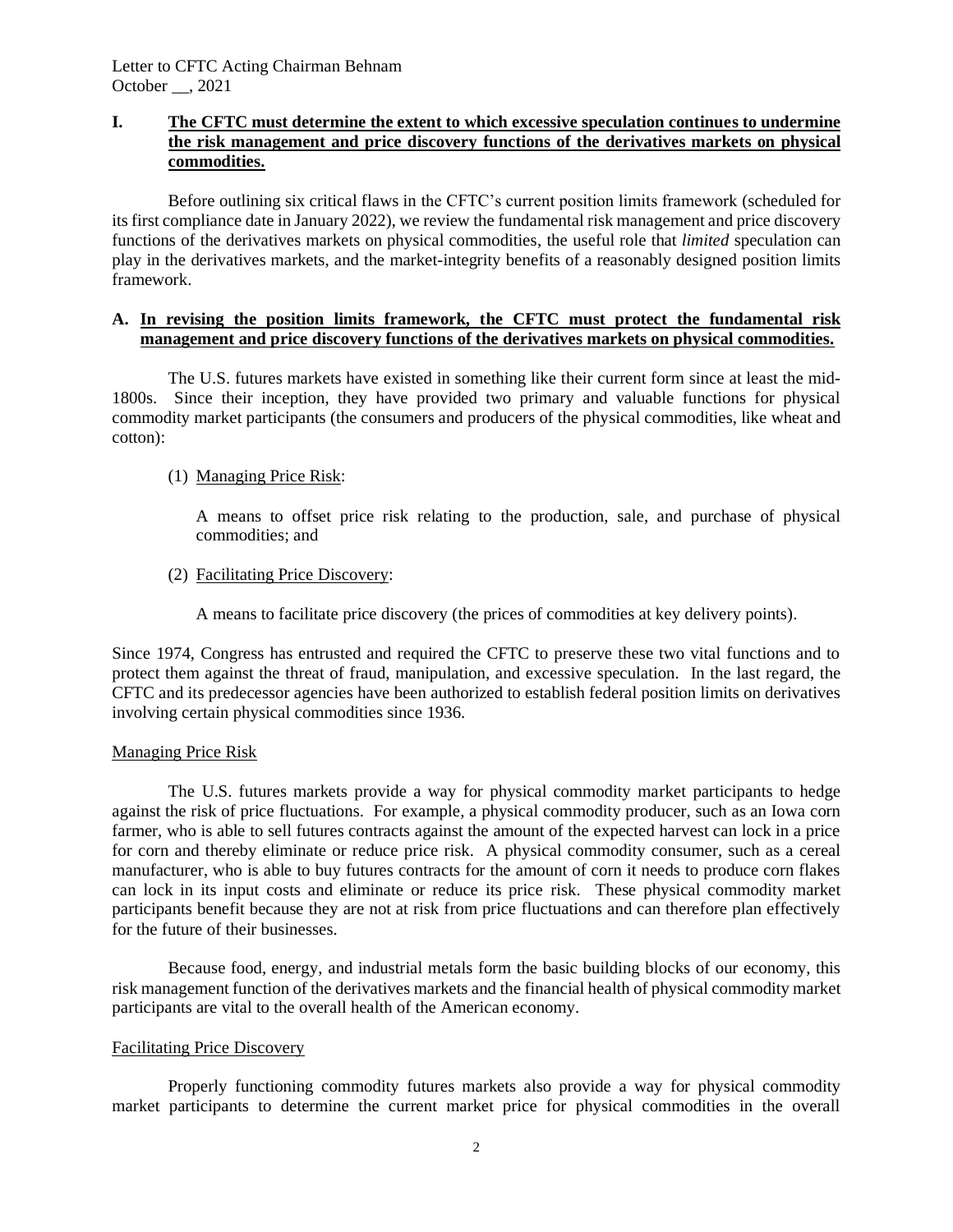marketplace. For example, the farmer in Iowa needs to know the prevailing price for corn before selling to a local consumer. Knowing the futures price allows the farmer to determine if it makes more sense to ship the corn somewhere else to get a better price. Likewise, the cereal manufacturer needs to know the prevailing price for corn so that it can negotiate a fair price with its suppliers.

Because physical commodities are costly to transport, the prices in various local markets can vary substantially. Commodity futures prices have become the standard benchmarks by which prices are set in the physical markets—which, today, are usually based on a differential to the prices established for the most liquid delivery locations set forth in key futures contracts. Prices are the mechanisms by which our economy functions and allocates resources, so having these benchmarks for commodity prices is invaluable. Without the price discovery function of the commodity futures markets, the American economy as a whole would function significantly more inefficiently.

# **B. In revising the position limits framework, the CFTC must address the substantial risks of excessive speculation, while acknowledging the legitimate but limited role of speculators in the markets.**

Speculators are participants in the commodity futures markets who do not have an underlying physical commodity position to hedge. They generally are hoping to profit from changes in futures prices. When commodity futures markets function as they should, speculators provide an essential function: they accept price risk in exchange for providing liquidity. For example, if our corn farmer wants to sell futures contracts but the cereal company is not in the market that day buying, who can the farmer sell to? The answer is that speculators are willing to step into the market and buy from the corn farmer one day and sell to the cereal company another day.

For this reason, speculators are tolerated in and beneficial to the commodity futures markets to the extent that they ensure sufficient liquidity for legitimate hedgers. **It has always been recognized, however, that the commodities futures markets are capable of reaching a state of excessive speculation. This occurs when speculators replace physical hedgers as the dominant force in the marketplace.** 

When commodity futures markets become excessively speculative, as they are today, the price discovery function becomes damaged or distorted, and eventually destroyed. **The dramatic influx of speculators—like Wall Street banks, exchange-traded funds, and commodity index speculators—has now brought us well past the tipping point and commodity futures markets have descended into a state of excessive speculation.** When excess speculation damages the price discovery process, commodity futures prices do not correlate with the realities of the physical markets and the markets cannot serve their fundamental purposes.

#### Speculative Position Limits

One remedy for excessive speculation has been used since at least 1936: Speculative Position Limits. The position limits put in place under the Commodity Exchange Act did a relatively good job of protecting agricultural commodity futures markets for 50 years. More recently, however, the erosion and elimination of speculative position limits has made it possible for hundreds of billions of speculative dollars from Wall Street financial institutions and others to flow unimpeded into the commodity futures markets. This unbridled flow of money is one of the principal causes of the dramatic price volatility seen in some commodity futures markets (*e.g.*, the crude oil futures market in 2020).

The CFTC must re-establish meaningful speculative position limits to reverse the flow of speculative money and to wring the excess out of the commodities futures markets. Speculative position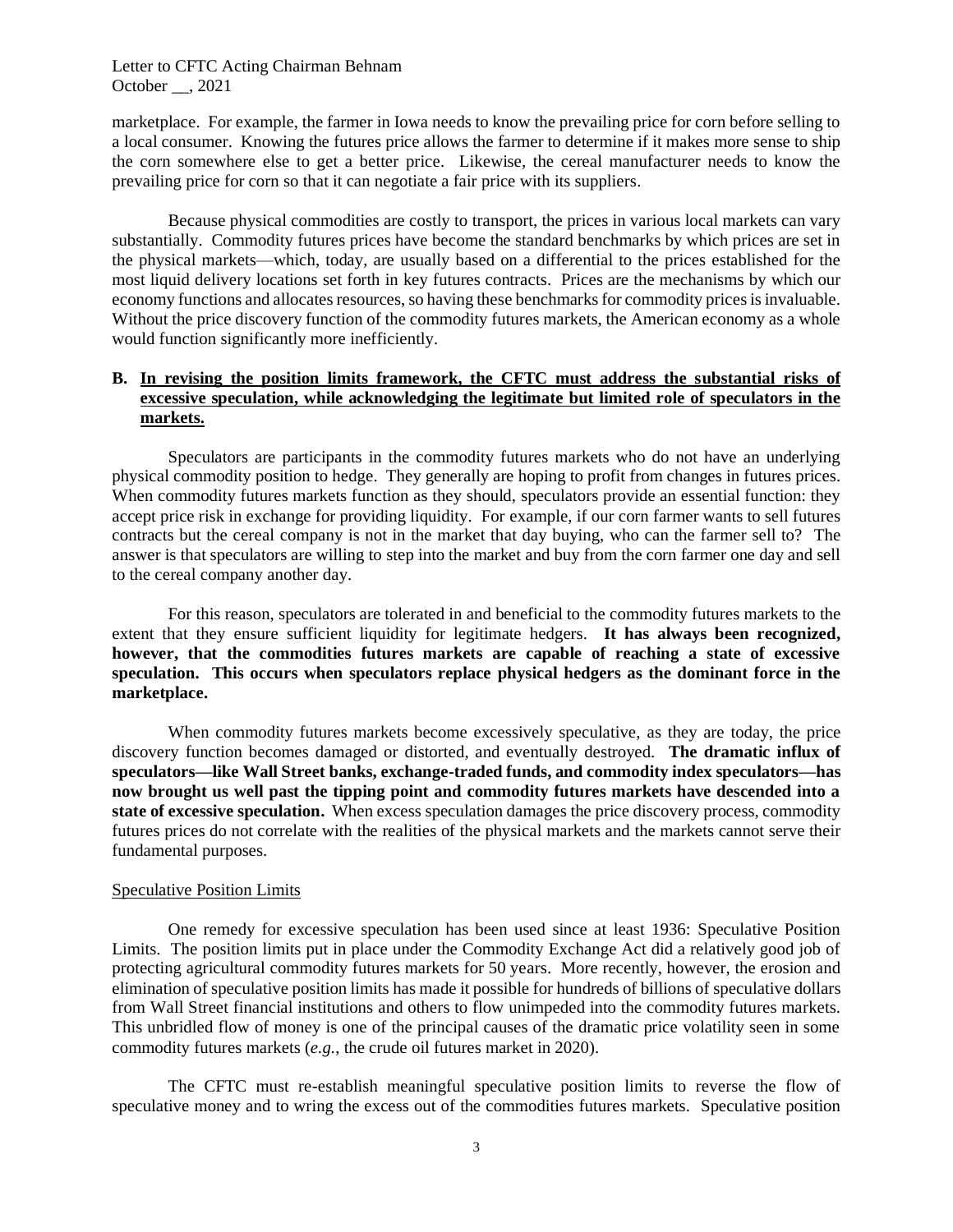limits worked effectively for decades and will work again without unintended consequences—if the CFTC takes effective and politically courageous action.<sup>5</sup> In this regard, we are hopeful that you will succeed where many of your predecessors have failed.

# **II. The CFTC must take steps to remedy the six primary deficiencies of its position limits framework.**

The CFTC will soon have new leadership to give *de novo* consideration to the position-limits framework. In this regard, we recommend that the CFTC focus on correcting six deficiencies of that current framework:

# **1. The federal spot-month limits for derivatives on 25 physical commodities represent**  *significant increases* **in permissible speculation.**

The CFTC's final rule dramatically increased federal position limits for nine legacy agricultural contracts. In addition, it established new federal position limits for derivatives on sixteen other core physical commodities that greatly exceeded most existing exchange-set limits for derivatives on those other physical commodities. The basis for all of these limits should be reconsidered and scrutinized, and the limits themselves should be recalibrated as necessary to protect the risk management and price discovery functions of the markets.

On a positive note, the net effect of the final rule *is* the establishment of at least some federal spotmonth position limits on futures contracts on 25 core physical commodities, as well as linked cashsettled futures and options contracts and economically equivalent swaps. That element of the final framework should be retained.

# **2. Federal position limits do not apply to non-spot-month derivatives contracts on 16 of the 25 physical commodities.**

Federal position limits for derivatives on nine agricultural commodities have been implemented for decades for single months beyond the spot month and all-months-combined. Although the final framework expanded the reach of federal spot-month position limits to derivatives on additional types of agricultural, energy, and metals commodities, it did not apply federal (non-spot-month) single-month and all-months-combined position limits to 16 of the 25 core contracts. The CFTC must remedy that critical omission.

Furthermore, the default formula created by the CFTC that is now used by exchanges to calculate non-spot single-month and all-months-combined position limits is considerably more permissive than the formula previously used by the major exchanges. That, too, should be reconsidered and corrected.

## **3. The final rule dramatically expanded (almost tripled) the number of** *self-effectuating*  **enumerated exemptions and for the first time, recognized a broad exemption (read, loophole) for anticipatory merchandising.**

The final framework implemented numerous new, expansive, and self-effectuating "hedging" exemptions from position limits, including multiple new exemptions for so-called anticipatory

<sup>5</sup> For a high-level but more detailed description of the commodity futures markets and the distortive effects of excess speculation, *see* M. Masters, A. White, *[The Accidental Hunt Brothers: How Institutional Investors Are Driving Up Food and](https://loe.org/images/content/080919/Act1.pdf)  [Energy Prices](https://loe.org/images/content/080919/Act1.pdf)* (July 31, 2008). This letter draws significantly on that report.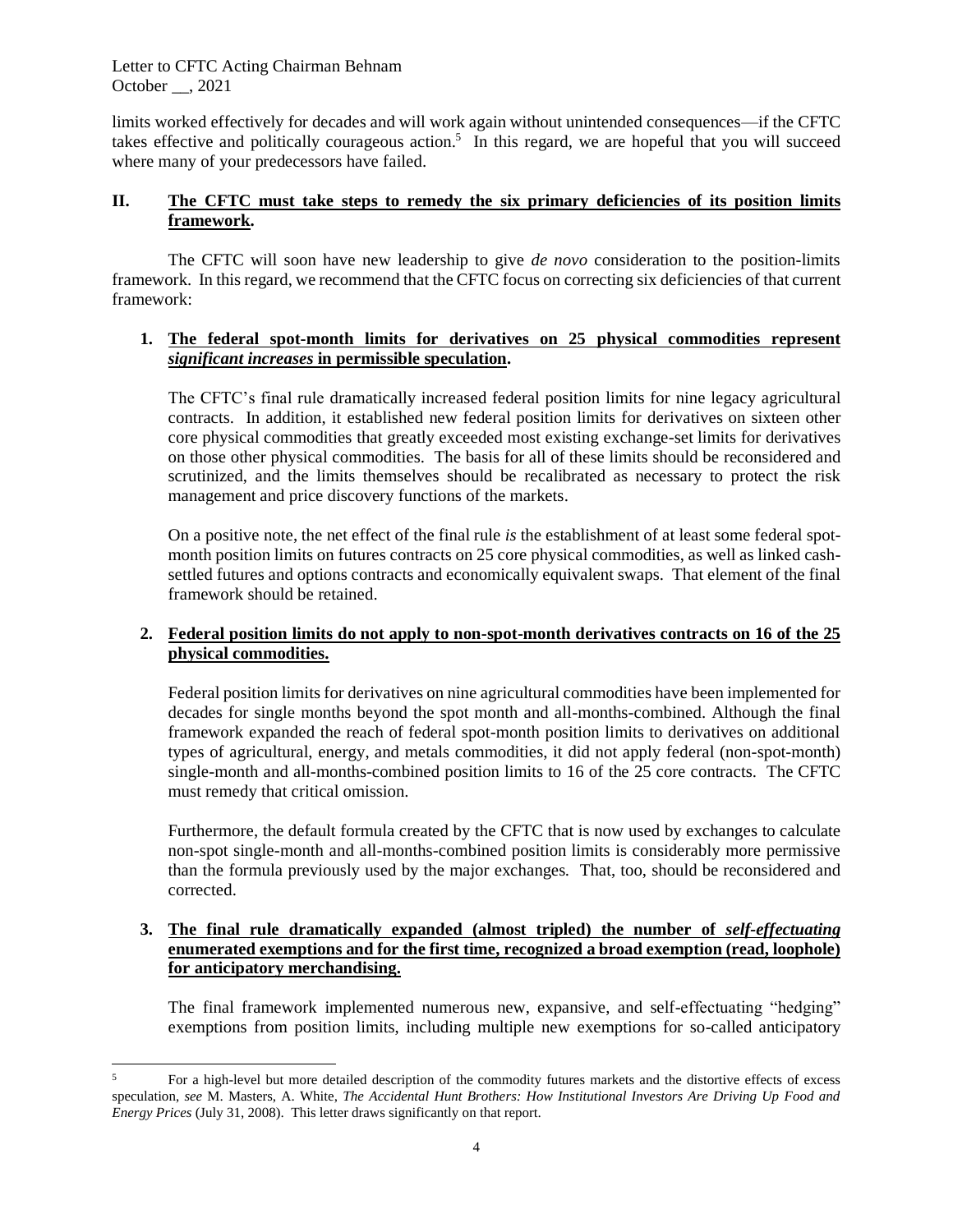> merchandising and other anticipatory trading strategies supposedly in the nature of "bona fide hedging transactions or positions." Those anticipatory hedging exemptions will be virtually impossible for the CFTC to police. As a consequence, the CFTC excluded an unknown percentage of total positions from the federal and exchange limits framework, all but eliminating meaningful constraints on speculation in derivatives markets on key physical commodities.

# **4. The CFTC finalized a new process for recognizing non-enumerated hedging strategies that practically eliminates CFTC oversight.**

The CFTC permitted exchanges to grant non-enumerated *bona fide* hedging exemptions for purposes of excluding positions from federal and exchange-set limits. The CFTC's oversight of exchange determinations with respect to such hedging exemptions has been all but eliminated by the impractically short review periods for exchange-approved hedges. Although the framework provides authority for the CFTC (and not its staff) to stay and/or object to such determinations, the contemplated review process risks reducing the CFTC's supervisory role to mere notice on the most novel and complex hedging applications.

## **5. The framework raised unnecessary administrative hurdles and opened avenues for legal challenges to meaningful position limits by interpreting the Commodity Exchange Act (CEA) to require a "necessity" finding before the CFTC can finalize federal position limits.**

The final rule included a determination that the CFTC must make an antecedent "necessity" finding that establishing federal position limits is "necessary" for each of the 25 core contracts. The CFTC also included a lengthy legal analysis that reversed the CFTC and CFTC staff's longstanding legal views that ambiguities in the CEA, *if any*, should be construed to require position limits on derivatives on physical commodities.

That legal analysis contravenes the better reading of CEA's statutory commands and congressional intent (including the reading articulated in the CFTC's 2016 position limits proposal, to which the CFTC must return). The supposedly required "necessity" findings unnecessarily raise administrative hurdles and open avenues for legal challenges to the CFTC's position limits framework.

# **6. The framework did almost nothing to address the disruptive and distortive effects of excess speculation caused by the massive market footprint of exchange-traded funds, commodity index funds, and similar speculative vehicles.**

The CFTC's final rule did not adequately address the disruptive and distortive effects of speculative trading by exchange-traded funds, commodity index funds, and similar speculative vehicles, despite the fact that Congress explicitly amended the Commodity Exchange Act to authorize position limits on any "group or class of traders."

## **III. Conclusion**

These deficiencies affect core elements of the final position limits rulemaking and must be reconsidered *de novo*. There is no greater priority. The distortions and volatility arising from excessive speculation in derivatives markets on physical commodities *directly* and *immediately* impact the prices of critical agricultural, energy, and metals inputs used in the production of *all* goods and services across the U.S. economy. This affects the price of everything from the price of a daily commute to work to the price of a loaf of bread and essentially imposes the equivalent of a speculative "tax" on working families and the